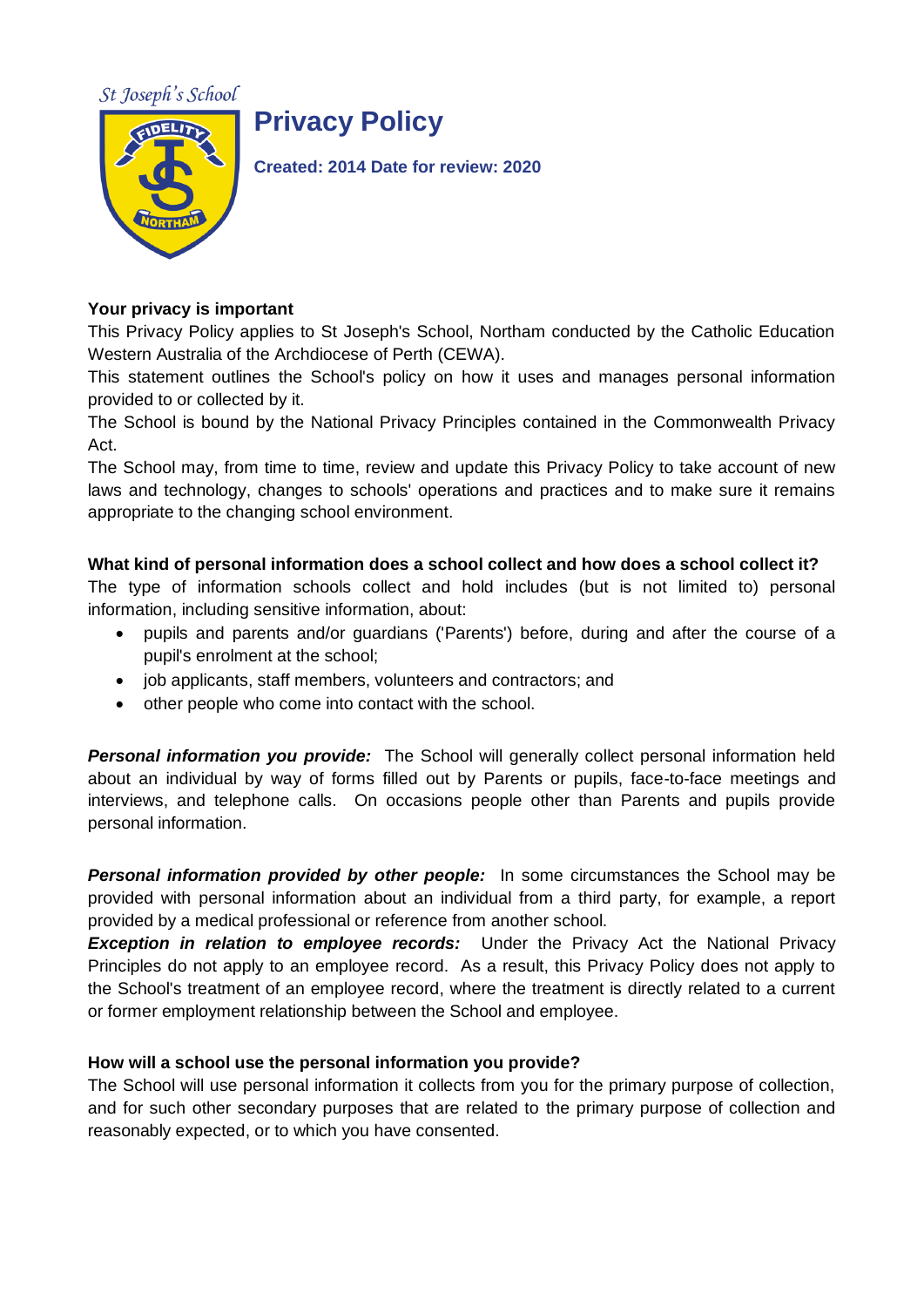**Pupils and Parents:** In relation to personal information of pupils and Parents, a school's primary purpose of collection is to enable the school to provide schooling for the pupil. This includes satisfying both the needs of Parents and the needs of the pupil throughout the whole period the pupil is enrolled at the school.

The purposes for which the School uses personal information of pupils and Parents include:

- to keep Parents informed about matters related to their child's schooling, through correspondence, newsletters and magazines;
- day-to-day administration;
- looking after pupils' educational, social, spiritual and medical wellbeing;
- seeking donations and marketing for the school;
- to satisfy CEWA's and the school's legal obligations and allow the school to discharge its duty of care.

In some cases where the School requests personal information about a pupil or Parent, if the information requested is not obtained, the School may not be able to enrol or continue the enrolment of the pupil.

Job applicants, staff members and contractors: In relation to personal information of job applicants, staff members and contractors, a school's primary purpose of collection is to assess and (if successful) to engage the applicant, staff member or contractor, as the case may be.

The purposes for which a school uses personal information of job applicants, staff members and contractors include:

- in administering the individual's employment or contract, as the case may be;
- for insurance purposes;
- seeking funds and marketing for the school;
- to satisfy CEWA's and the School's legal obligations, for example, in relation to child protection legislation.

*Volunteers:* The School also obtains personal information about volunteers who assist the School in its functions or conduct associated activities, such as St Joseph's P & F Association, to enable the School and the volunteers to work together.

*Marketing and fundraising:* Schools treat marketing and seeking donations for the future growth and development of the school as an important part of ensuring that the school continues to be a quality learning environment in which both pupils and staff thrive. Personal information held by the School may be disclosed to an organisation that assists in the school's fundraising, for example, the Schools' Foundation or alumni organisation.

Parents, staff, contractors and other members of the wider school community may from time to time receive fundraising information. School publications, like newsletters and magazines, which include personal information, may be used for marketing purposes.

**Exception in relation to related schools:** The Privacy Act allows each school, being legally related to each of the other schools conducted by CEWA to share personal (but not sensitive) information with other schools conducted by CEWA. Other CEWA schools may then only use this personal information for the purpose for which it was originally collected by CEWA. This allows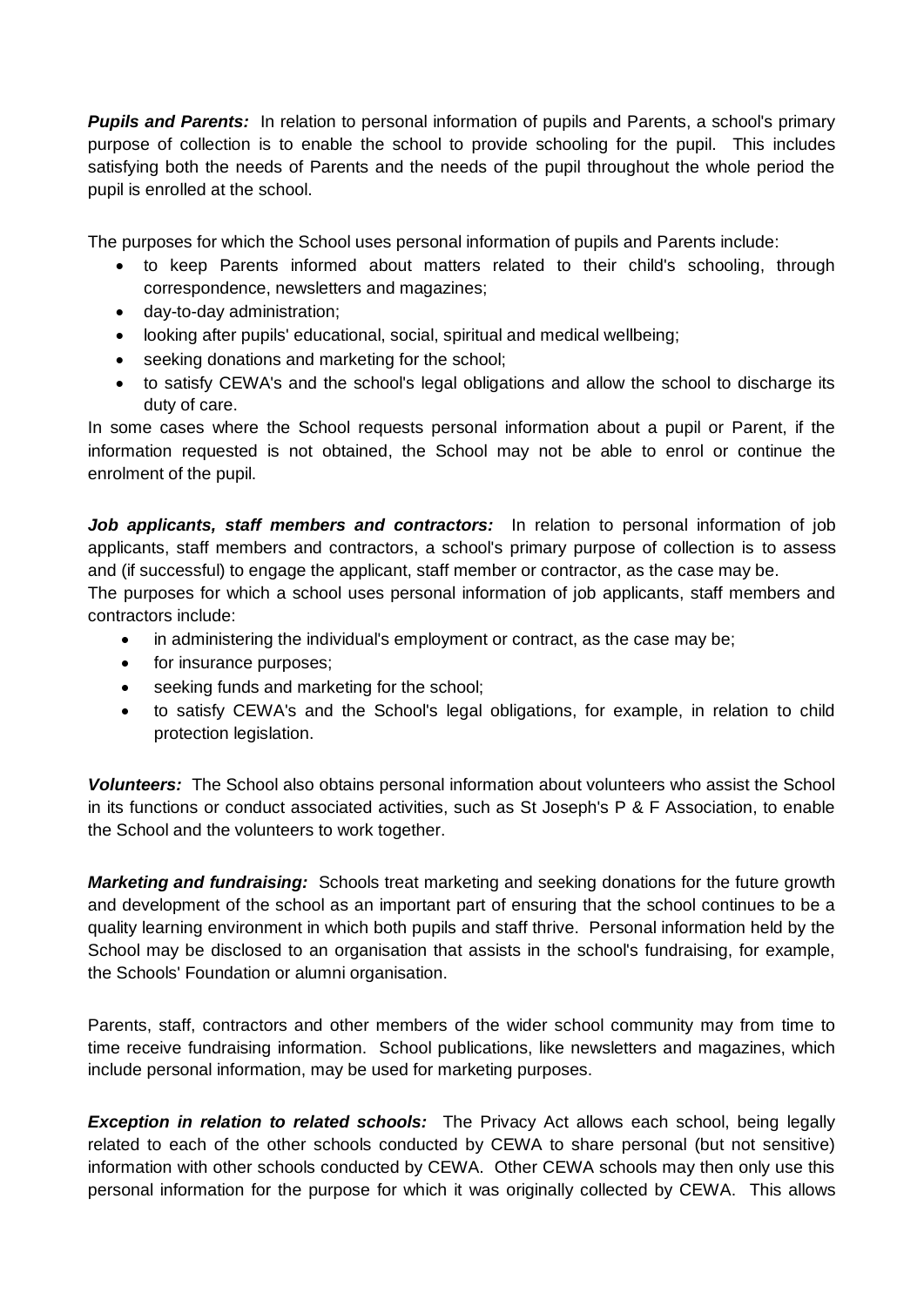schools to transfer information between them, for example, when a pupil transfers from a CEWA school to another school conducted by CEWA.

## **Who might a school disclose personal information to?**

A school may disclose personal information, including sensitive information, held about an individual to:

- another school;
- government departments;
- your local parish;
- medical practitioners;
- people providing services to the school, including specialist visiting teachers and sport coaches;
- recipients of school publications, like newsletters and magazines;
- Parents;
- anyone you authorise the school to disclose information to; and
- anyone we are required to disclose information to by law.

*Sending information overseas:* The School may disclose personal information about an individual to overseas recipients, for instance, to facilitate a school exchange. However, the school will not send personal information about an individual outside Australia without:

- obtaining the consent of the individual (in some cases this consent will be implied); or
- otherwise complying with the Australian Privacy Principles or other applicable privacy legislation.

The School may also store personal information in the 'cloud' which may mean that it resides on servers which are situated outside Australia.

### **How does a school treat sensitive information?**

In referring to 'sensitive information', a school means: information relating to a person's racial or ethnic origin, political opinions, religion, trade union or other professional or trade association membership, philosophical beliefs, sexual orientation or practices or criminal record, that is also personal information; health information and biometric information about an individual.

Sensitive information will be used and disclosed only for the purpose for which it was provided or a directly related secondary purpose, unless you agree otherwise, or the use or disclosure of the sensitive information is allowed by law.

### **Management and security of personal information**

The School's staff are required to respect the confidentiality of pupils' and Parents' personal information and the privacy of individuals.

The School has in place steps to protect the personal information the school holds from misuse, loss, unauthorised access, modification or disclosure by use of various methods including locked storage of paper records and pass-worded access rights to computerised records.